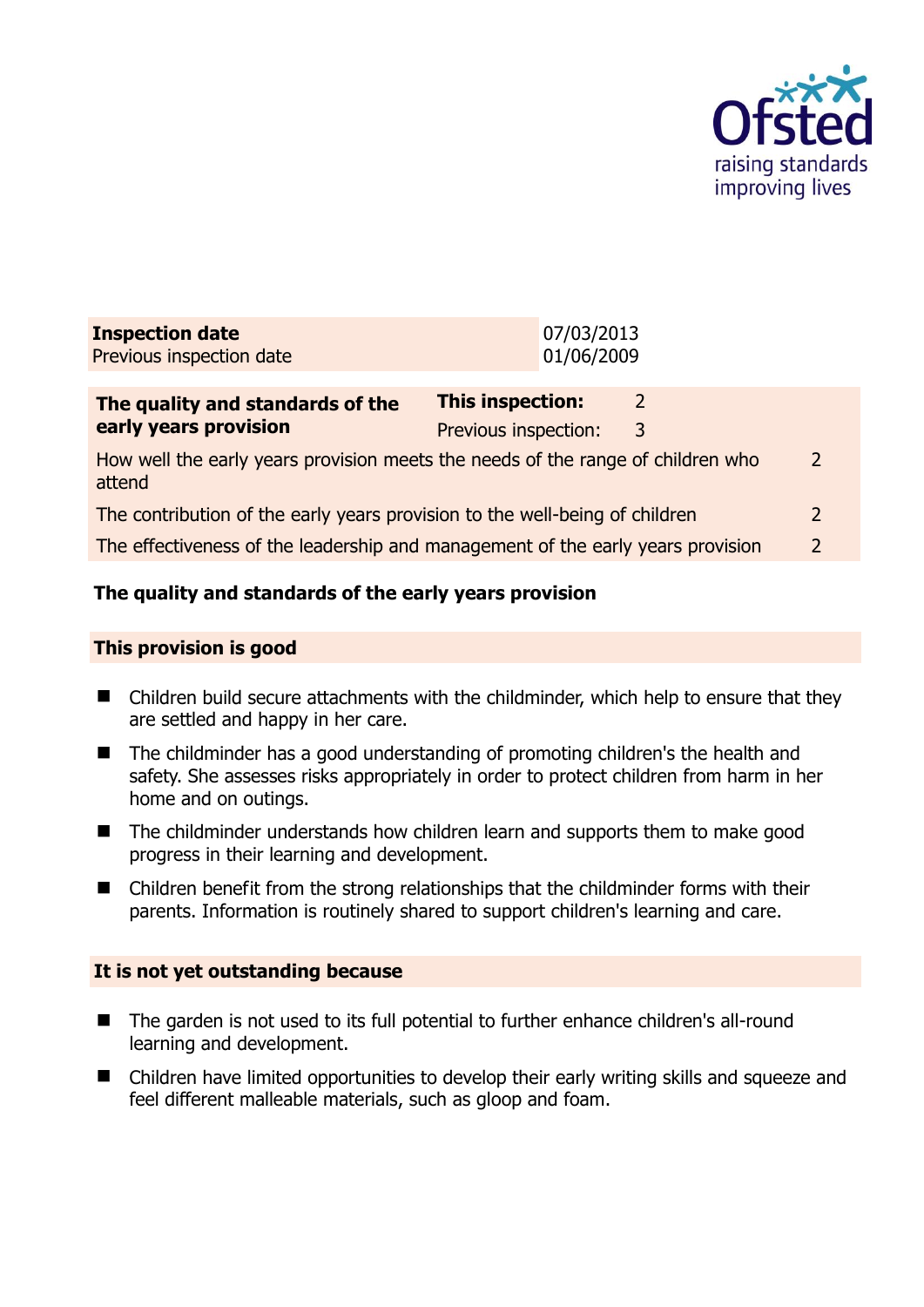## **Information about this inspection**

Inspections of registered early years provision are:

- scheduled at least once in every inspection cycle the current cycle ends on 31 July 2016
- scheduled more frequently where Ofsted identifies a need to do so, for example where provision was previously judged inadequate
- **•** brought forward in the inspection cycle where Ofsted has received information that suggests the provision may not be meeting the legal requirements of the Early Years Foundation Stage or where assessment of the provision identifies a need for early inspection
- **•** prioritised where we have received information that the provision is not meeting the requirements of the Early Years Foundation Stage and which suggests children may not be safe
- scheduled at the completion of an investigation into failure to comply with the requirements of the Early Years Foundation Stage.

The provision is also registered on the voluntary and compulsory parts of the Childcare Register. This report includes a judgment about compliance with the requirements of that register.

## **Inspection activities**

- The inspector observed practice and children's activities.
- The inspector sampled the children's information and development records.
- The inspector sampled the childminder's policies and discussed safeguarding issues.
- $\blacksquare$  The inspector took account of the views of parents.

## **Inspector**

Christine Bonnett

## **Full Report**

#### **Information about the setting**

The childminder registered in 1993. She lives with her partner and school-age child in Chiswick, in the London Borough of Hounslow. The ground floor of the house is mainly available for childminding and there is a fully enclosed garden for outside play. The childminder is currently minding three children in the early years age group. She is registered on the Early Years Register, and the compulsory and voluntary parts of the Childcare Register.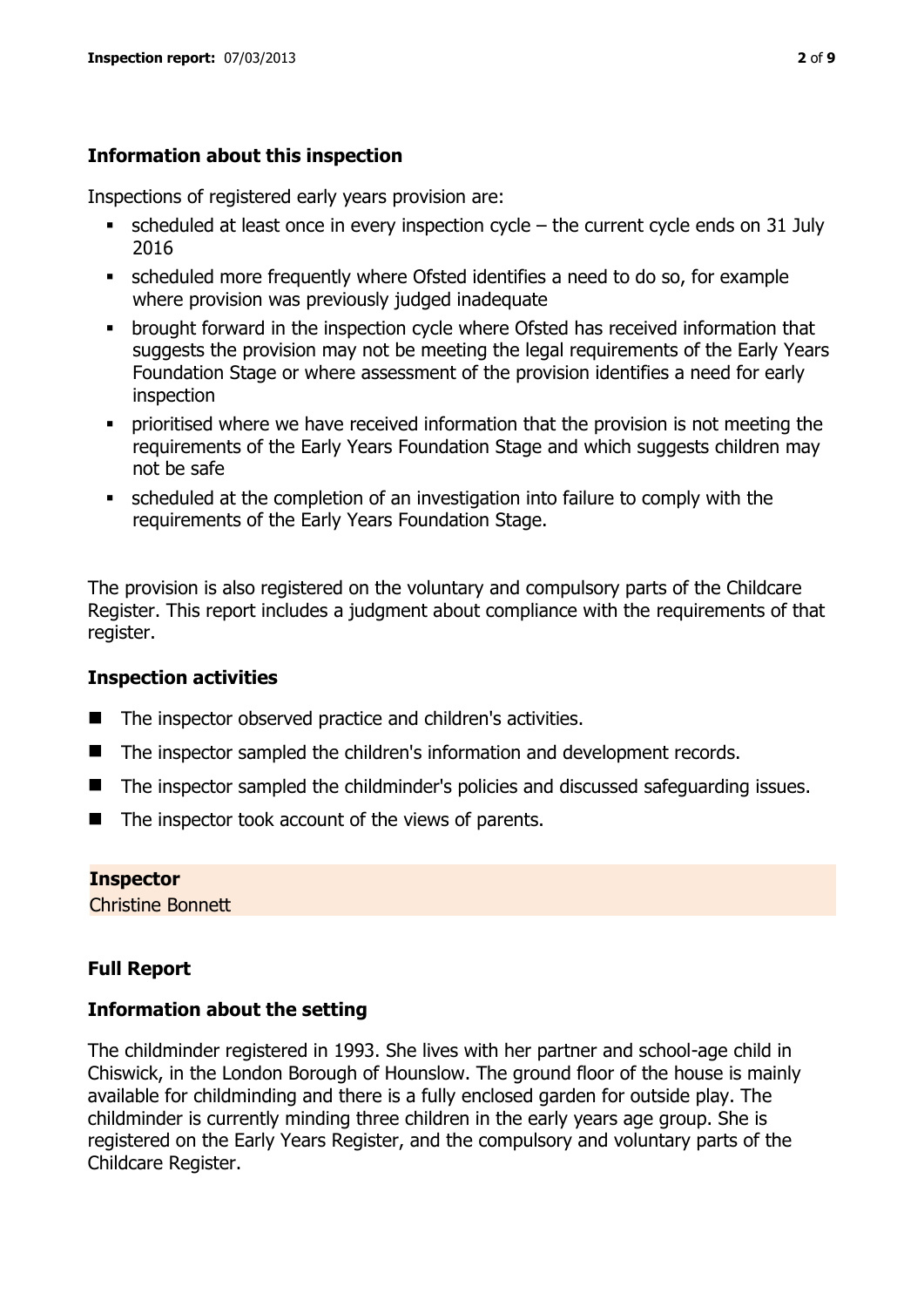#### **What the setting needs to do to improve further**

#### **To further improve the quality of the early years provision the provider should:**

- $\blacksquare$  provide children with more opportunities to enjoy malleable materials, such as gloop and foam, to enable them to develop their senses by feeling the textures, and to develop their early writing skills
- create an enabling environment in the garden so that it becomes an extension of the inside play space and provides a broader range of resources and experiences to promote children's learning in all areas of development.

#### **Inspection judgements**

#### **How well the early years provision meets the needs of the range of children who attend**

The childminder has a good understanding of how children learn and provides enjoyable activities and experiences that promote their all-round learning and development. As a result, she extends their learning well and children make good progress towards the early learning goals. The childminder uses observation and assessment systems effectively to monitor children's progress and identify any gaps in their learning. The information gained from her observations forms the basis of the required progress check for children aged two. This further helps to promote children's early learning and development needs. The childminder routinely discusses the children's progress with their parents in order to help them to support their child's learning at home.

The childminder understands that one well planned activity will incorporate all areas of learning, for example, making pizza. Children help the childminder measure out cupfuls of flour; they break the eggs and blend the mixture while they talk about what they are doing. This activity helps children learn to count as well as enabling them to understand how the properties of substances change when they are mixed together and cooked.

Children enjoy looking at books with the childminder. Their understanding and language is fostered because she asks them questions about the pictures in the book. Older children begin to read because the childminder points out familiar words in their favourite stories and the children recognise and say the word. These experiences clearly promote children's communication and language abilities and their early reading skills. Children recall visits they make to museums and respond to the childminder as she questions them about the things that interest them. For example, children draw a volcano with lava pouring out, and are encouraged to think about why fishes would not be able to live in the surrounding water. These good learning opportunities help to develop children's understanding of the world.

Children enjoy their play, become active learners and develop effective skills for their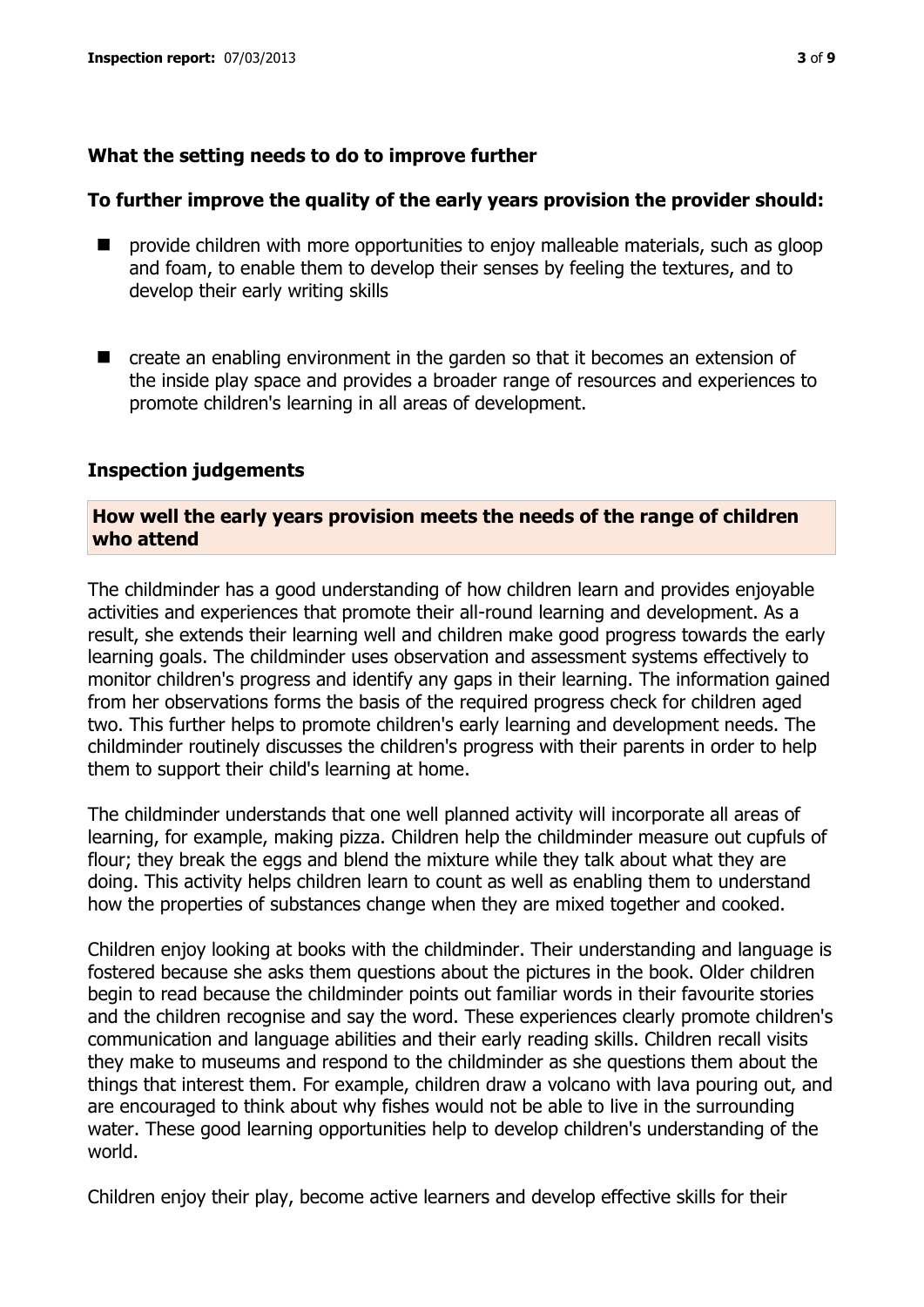future learning. They develop independence as they explore their surroundings and grow in confidence as they select toys and play activities of their choice. However they have limited opportunities to use malleable materials, such as gloop and foam, to further develop their physical skills and senses.

#### **The contribution of the early years provision to the well-being of children**

Children form strong emotional attachments with the childminder because she treats them all with care and kindness. They laugh and have fun with her as she gently teases them, and they clearly enjoy snuggling up on her lap for a story. They learn the rules of the house, such as not running around indoors, and how to share toys. Knowing what is expected of them reinforces children's sense of well-being and promotes good behaviour. Children also learn how to keep themselves safe. For example, the childminder explains that if they run around in circles they will become giddy and might bump into something and hurt themselves. Older children also learn how and where to cross roads safely. They explain that the 'red man' means you must stop and the 'green man' means that you can go. This adds to their growing independence and awareness of safety.

Children enjoy exploring the wide variety of play resources independently and spend time concentrating on their chosen play. The childminder uses her resources well to promote their all-round learning. However, the garden is not as well-equipped as the indoor environment and does not provide as rich a learning environment for children to explore.

Children learn the importance of adopting a healthy lifestyle. They enjoy eating fresh fruit at snack time and explain that fruit helps you grow and keeps you warm. Children benefit from the physical exertion of long walks, playing football in the park and having fun on the slide and swings. These activities also help to promote children's well-being.

The childminder understands the importance of preparing children for a smooth transition to school. She encourages them to use the toilet independently and take care of their personal hygiene needs. She also helps children to learn how to dress themselves and put on their shoes. The childminder helps children prepare for the next stage in their learning by encouraging them to listen and pay attention and to interact with others and make friends. Consequently, their personal, social and emotional skills are further promoted.

#### **The effectiveness of the leadership and management of the early years provision**

The childminder understands her responsibility to safeguard the well-being of the children. She has a secure knowledge of safeguarding requirements and has information from her local authority about how to report any concerns about the welfare of a child. The risk assessments of her home identify potential hazards and how they are managed to protect the children from harm. The childminder visits the venues for outings beforehand in order to ensure that all obvious dangers are minimised effectively on the day of the trip to further protect children from harm.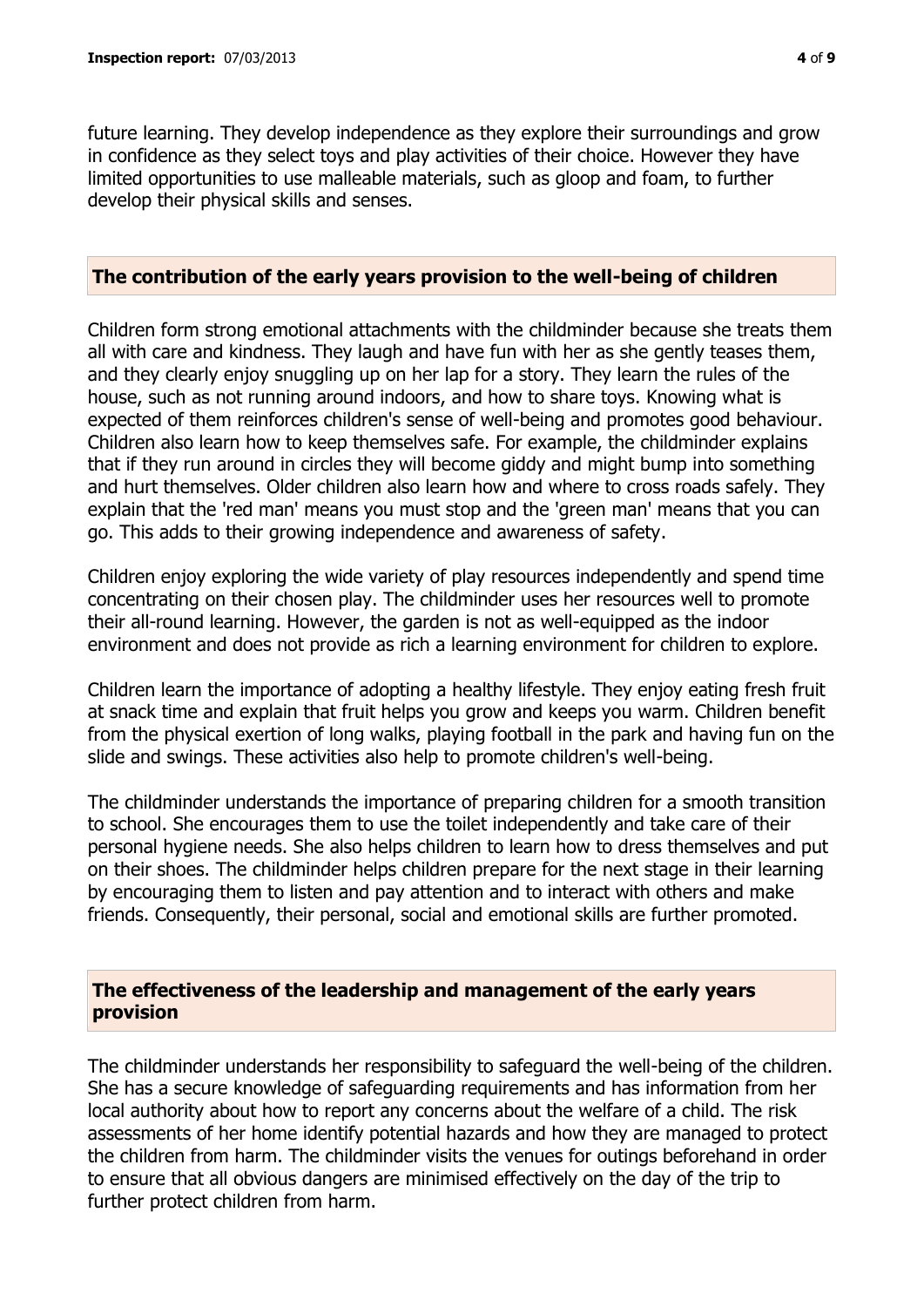The childminder evaluates her practice, and thinks about the positive changes she can make in order to improve outcomes for children. Since the last inspection she has developed her system of observation and assessment of the children's learning. Consequently, she is now better able to identify and target the next step in each child's learning journey. She also now enhances children's learning by giving them rich experiences, such as taking them to museums and an urban farm. Her plans for the future include learning sign language so that she is well equipped to support children with special educational needs, should the need arise.

Children benefit from the effective relationships the childminder establishes with parents. All relevant information about the children is routinely shared between them to ensure that the care provided is appropriate and consistent. In addition, monthly meetings enable parents to catch up with all aspects of their child's learning, and to make plans for the future. Parents comment in written feedback that they are very pleased to have the childminder looking after their children. The childminder also shares information with the children's nursery school in order to ensure that learning is reinforced and the children are progressing well.

#### **The Childcare Register**

| The requirements for the compulsory part of the Childcare Register are | Met |
|------------------------------------------------------------------------|-----|
| The requirements for the voluntary part of the Childcare Register are  | Met |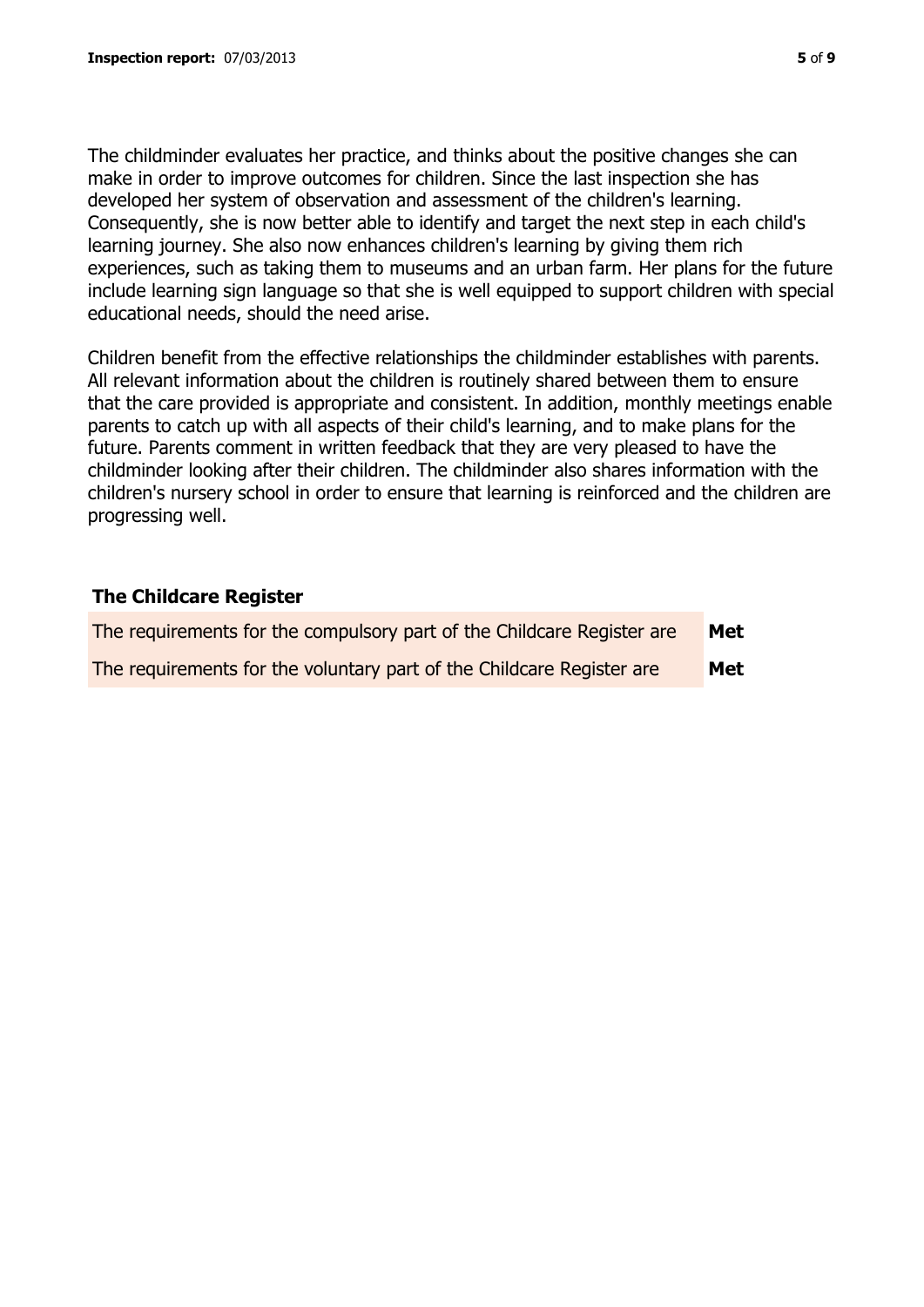# **What inspection judgements mean**

## **Registered early years provision**

| <b>Grade</b> | <b>Judgement</b> | <b>Description</b>                                                                                                                                                                                                                                                                                                                                                                 |
|--------------|------------------|------------------------------------------------------------------------------------------------------------------------------------------------------------------------------------------------------------------------------------------------------------------------------------------------------------------------------------------------------------------------------------|
| Grade 1      | Outstanding      | Outstanding provision is highly effective in meeting the needs<br>of all children exceptionally well. This ensures that children are<br>very well prepared for the next stage of their learning.                                                                                                                                                                                   |
| Grade 2      | Good             | Good provision is effective in delivering provision that meets<br>the needs of all children well. This ensures children are ready<br>for the next stage of their learning.                                                                                                                                                                                                         |
| Grade 3      | Satisfactory     | Satisfactory provision is performing less well than expectations<br>in one or more of the key areas. It requires improvement in<br>order to be good.                                                                                                                                                                                                                               |
| Grade 4      | Inadequate       | Provision that is inadequate requires significant improvement<br>and/or enforcement action. The provision is failing to give<br>children an acceptable standard of early years education and/or<br>is not meeting the safeguarding and welfare requirements of<br>the Early Years Foundation Stage. It will be inspected again<br>within 12 months of the date of this inspection. |
| Met          |                  | The provision has no children on roll. The inspection judgement<br>is that the provider continues to meet the requirements for<br>registration.                                                                                                                                                                                                                                    |
| Not met      |                  | The provision has no children on roll. The inspection judgement<br>is that the provider does not meet the requirements for<br>registration.                                                                                                                                                                                                                                        |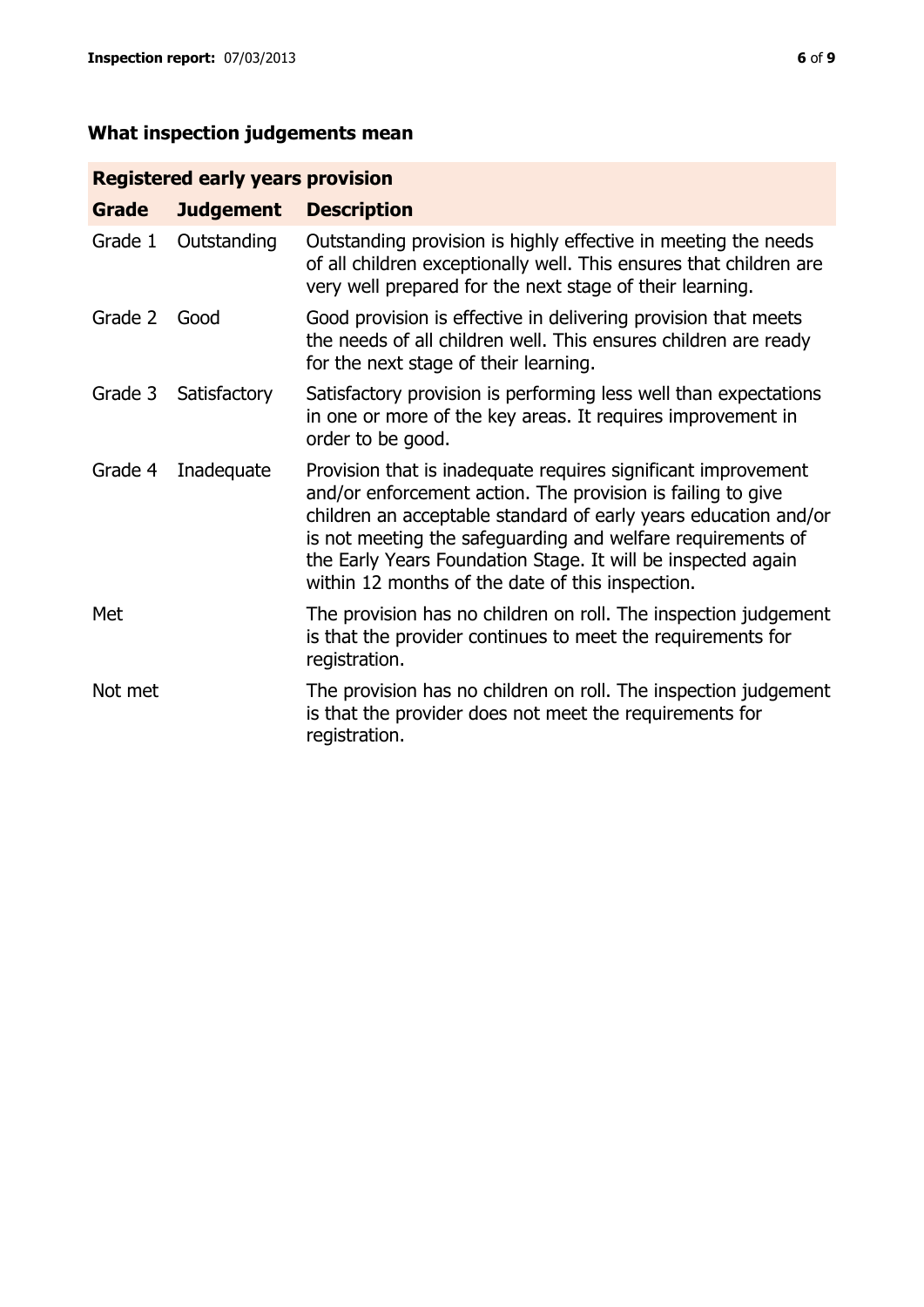## **Inspection**

This inspection was carried out by Ofsted under sections 49 and 50 of the Childcare Act 2006 on the quality and standards of provision that is registered on the Early Years Register. The registered person must ensure that this provision complies with the statutory framework for children's learning, development and care, known as the Early Years Foundation Stage.

## **Setting details**

| Unique reference number       | 116050      |
|-------------------------------|-------------|
| <b>Local authority</b>        | Hounslow    |
| <b>Inspection number</b>      | 813515      |
| <b>Type of provision</b>      | Childminder |
| <b>Registration category</b>  | Childminder |
| <b>Age range of children</b>  | $0 - 8$     |
| <b>Total number of places</b> | 6           |
| Number of children on roll    | 4           |
| <b>Name of provider</b>       |             |
| Date of previous inspection   | 01/06/2009  |
| <b>Telephone number</b>       |             |

Any complaints about the inspection or the report should be made following the procedures set out in the guidance *'Complaints procedure: raising concerns and making complaints* about Ofsted', which is available from Ofsted's website: www.ofsted.gov.uk. If you would like Ofsted to send you a copy of the guidance, please telephone 0300 123 4234, or email enquiries@ofsted.gov.uk.

## **Type of provision**

For the purposes of this inspection the following definitions apply:

Full-time provision is that which operates for more than three hours. These are usually known as nurseries, nursery schools and pre-schools and must deliver the Early Years Foundation Stage. They are registered on the Early Years Register and pay the higher fee for registration.

Sessional provision operates for more than two hours but does not exceed three hours in any one day. These are usually known as pre-schools, kindergartens or nursery schools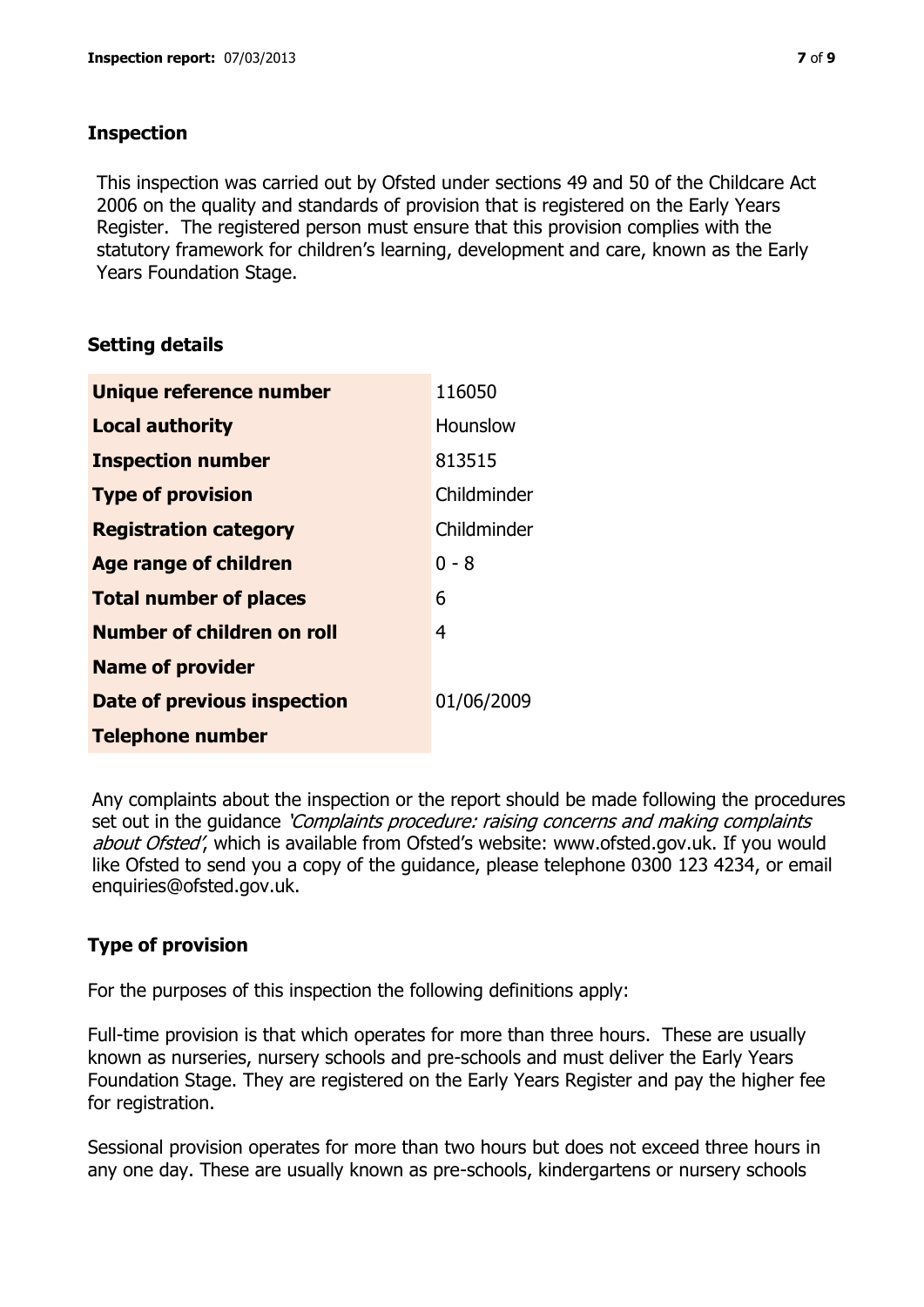and must deliver the Early Years Foundation Stage. They are registered on the Early Years Register and pay the lower fee for registration.

Childminders care for one or more children where individual children attend for a period of more than two hours in any one day. They operate from domestic premises, which are usually the childminder's own home. They are registered on the Early Years Register and must deliver the Early Years Foundation Stage.

Out of school provision may be sessional or full-time provision and is delivered before or after school and/or in the summer holidays. They are registered on the Early Years Register and must deliver the Early Years Foundation Stage. Where children receive their Early Years Foundation Stage in school these providers do not have to deliver the learning and development requirements in full but should complement the experiences children receive in school.